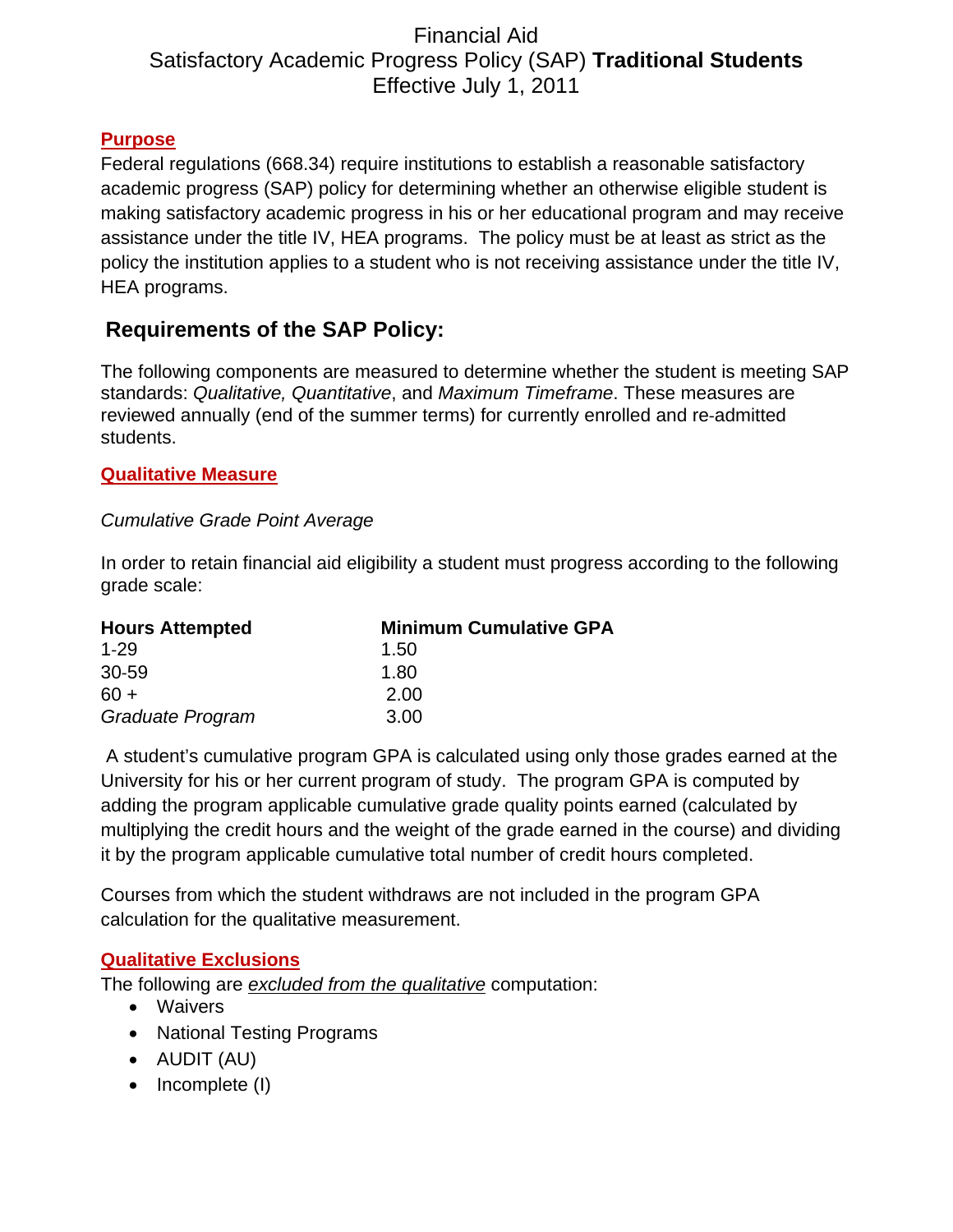#### **Quantitative Measure (Completion Ratio)**

The quantitative component is measuring the pace at which the student must progress through his or her program of study to ensure completion within the maximum timeframe permitted and provides for the measurement of the student's progress at the end of each evaluation. Credits accepted from other schools that may be applied to an Averett University degree are counted in the calculation as both attempted and completed hours. To meet the quantitative requirement, the student's completion ratio must be 67% or higher.

### **Maximum Time Frame Measure**

The *Maximum Timeframe* is a period of no longer than 150% of the published length of the education program, as measured in credit hours. The quantitative measure is calculated using the following formula:

> Cumulative number of credit hours the student successfully completed Cumulative number of credit hours the student attempted

### **Included in Quantitative Calculation**

The following are included as attempted in the quantitative calculation:

- Withdrawal (W)
- Withdrawal/Failing (WF)
- Courses completed with the following grades:
	- $O$  A, B, C, D, and F  $(+/-)$
- $\bullet$  Incomplete (I)

## **Satisfactory Academic Progress Review**

- Satisfactory academic progress will be reviewed annually (end of the summer terms) for currently enrolled and re‐admitted students.
- Transfer students will be reviewed for satisfactory academic progress once all official transcripts have been received and grades have been posted the Registrar's Office**.**

## **SAP Definitions:**

#### **Good Standing**

Students who are meeting all of the Standards of Satisfactory Academic Progress and are not in a period of "Probation", or "Disqualification are in good standing and no additional enrollment, advising, or academic plan requirements are specified.

#### **Financial Aid Probation**

#### *Undergraduate*

1. Students who are granted an **[appeal](http://www.averett.edu/financial-aid/finaidforms/SAP Appeal Form 2011-12 doc .pdf)** will be placed on financial aid probation and receive a SAP Academic Plan. The University will disburse federal financial aid funds to students on financial aid probation status for one semester.

#### *Academic Plan*

1. Undergraduate students must earn 2.0 GPA during the probationary period to remain eligible for Title IV financial aid.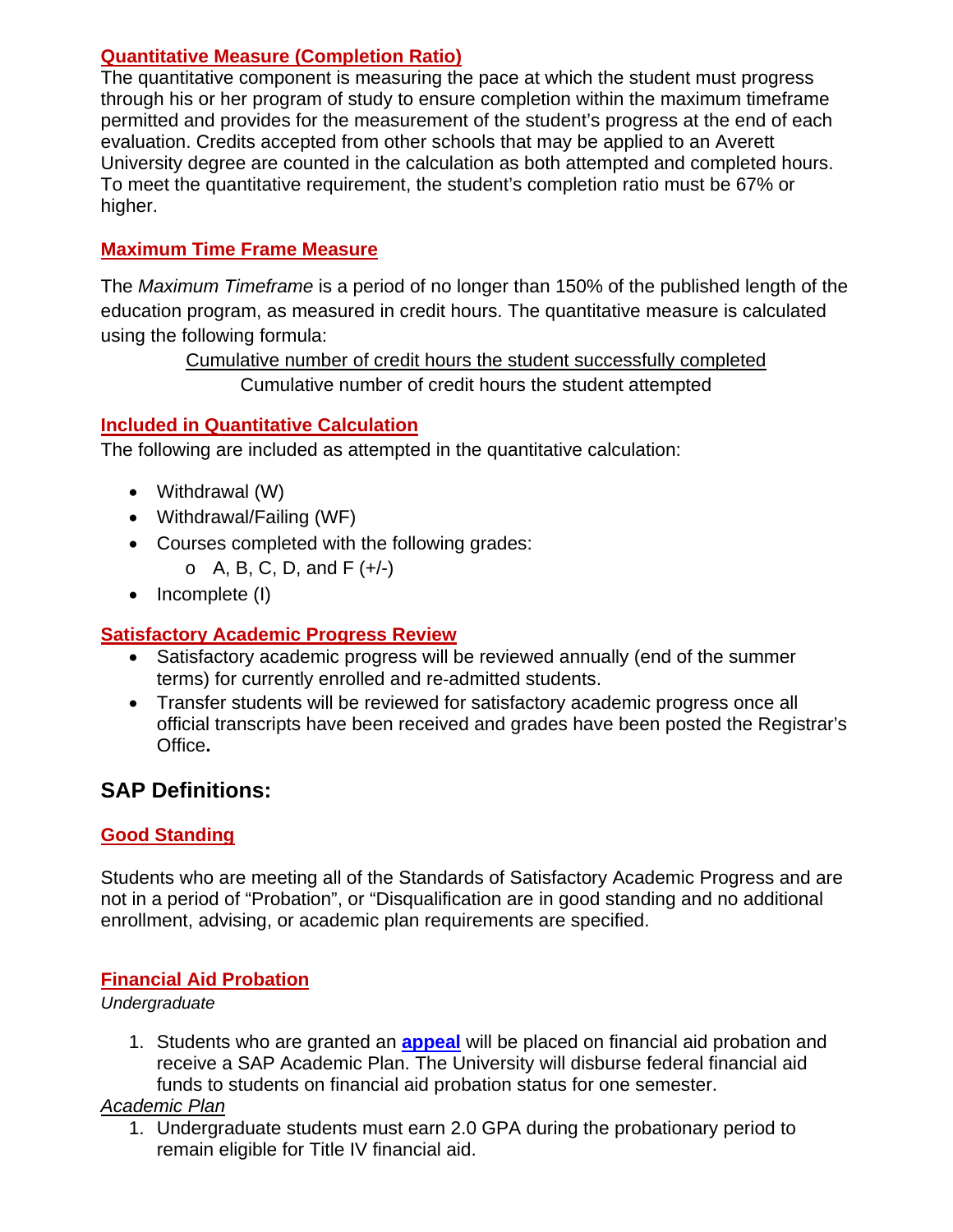- 2. Undergraduate students must earn 67% hours attempted during the probationary period to remain eligible for Title IV financial aid.
- 3. Enroll only in the specific courses required for your current degree program each term.
- 4. The Student Success Center will counsel students during the probationary period.

The Office of Financial Aid will monitor the probationary period. Terms and conditions of appeal approval will be included in the SAP Appeal Form that the student must sign before financial aid will be awarded.

### *Graduate*

Whenever a student's cumulative graduate grade point average falls below the 3.0 level, the student will be placed on financial aid probation.

- 1. The student must achieve a grade point average of 3.0 within the next six semester hours (two three-hour courses) of enrollment or face dismissal from the program.
- 2. If the student's grade point average falls below acceptable levels for a second time, discontinuance will be automatic from the program. Students will be placed on financial aid disqualification and ineligible for federal financial aid.
- 3. The Office of Financial Aid will monitor the probationary period.
- 4. Terms and conditions of appeal approval will be included in the SAP Appeal Form that the student must sign before financial aid will be awarded.

## **Financial Aid Disqualification**

If a student on does not meet SAP at the end of the reviewed period, he or she is not eligible for additional federal financial aid and will be placed on a financial aid disqualified status. Students who are placed on financial aid disqualification are ineligible for federal financial aid.

Note: The students must meet the University's SAP standards to maintain federal financial aid eligibility for future semesters.

# **SAP Appeal Procedures:**

If a student fails one or more of the three measures (*qualitative, quantitative and maximum time frame*) or is placed on Financial Aid Probation, the student is not eligible for federal financial aid. However, students failing SAP standards who have had mitigating circumstances (i.e., death in the family, illness, involuntary military leave or Other special circumstances may request reinstatement of their financial aid eligibility by completing the (SAP) Appeal form [\(click here\)](http://www.averett.edu/financial-aid/finaidforms/SAP Appeal Form 2011-12 doc .pdf).

Students must explain in the appeals process why they failed to achieve SAP and what has changed in their situations that would allow them to demonstrate SAP at the next evaluation. Students must demonstrate that they will be able to graduate within the maximum timeframe allowed.